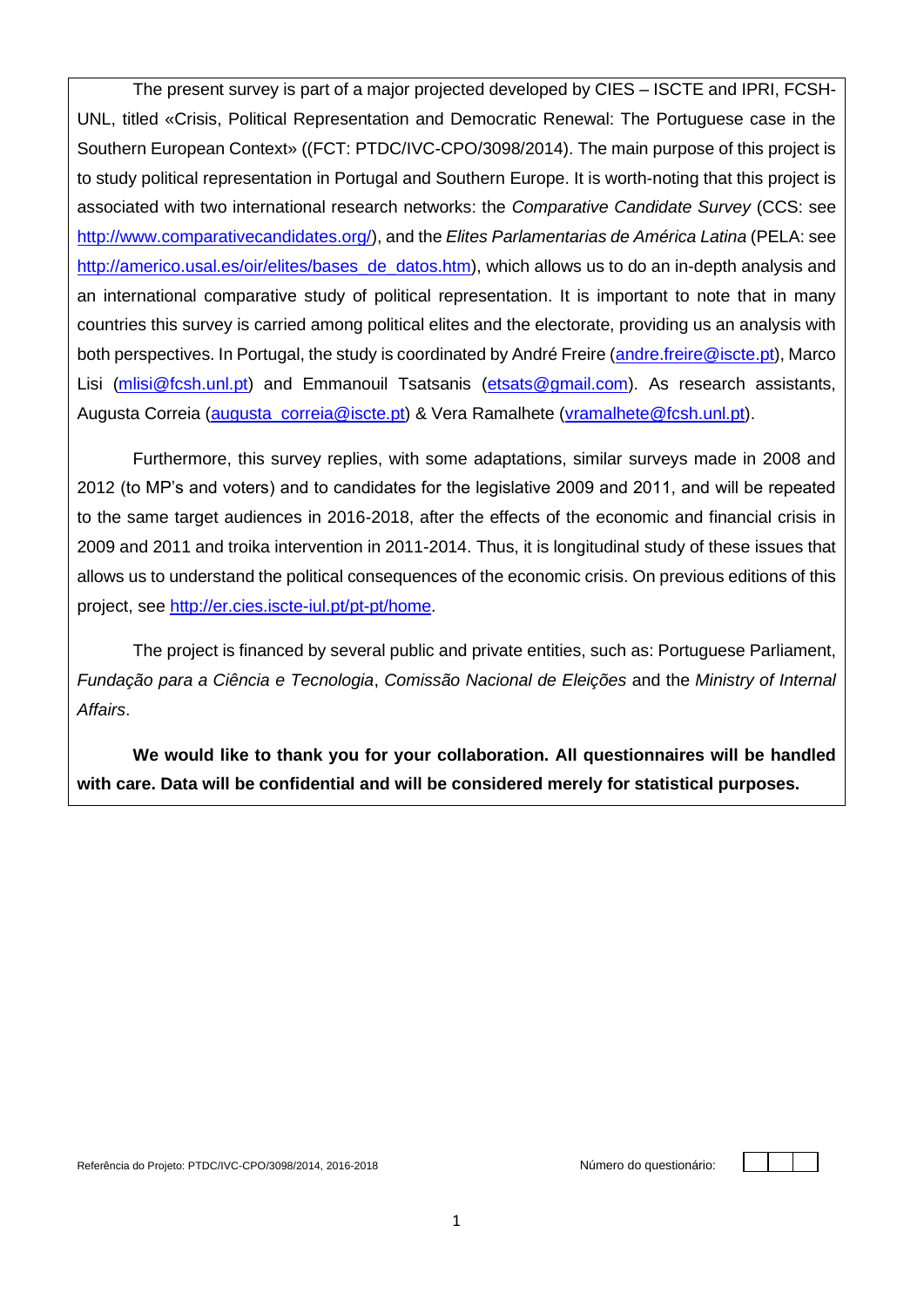# **A: Political Background and Activities**

#### **A1. What party did you stand for in this election?**

| BE | CDS-PP<br>(PáF) | <b>PAN</b> | <b>PEV</b><br>(CDU) | <b>PCP</b><br>(CDU) | <b>PSD</b><br>(PáF) | PS | Another<br>Party* |
|----|-----------------|------------|---------------------|---------------------|---------------------|----|-------------------|
|    |                 |            |                     |                     |                     |    |                   |
| (1 | (2)             | (3)        | (4)                 | (5)                 | (6)                 | 7  | (8)               |

#### A1.2. \***Other,** please specify:

**A2. In what year did you become a member of this party?** *(0000=Never, I am not member of this party)*



#### **A3a. Did you stand for other parties in previous elections?**

Yes  $\Box$  (1)  $No \Box (2) \longrightarrow$  Skip to Question A4

**A3b. If so: which party or parties before your current party did you stand for? (Tick as many as apply)**

| <b>BE</b> | CDS-PP | <b>PAN</b> | <b>PEV</b> | <b>PCP</b> | <b>PSD</b> | <b>PS</b>  | Another<br>Party* |
|-----------|--------|------------|------------|------------|------------|------------|-------------------|
|           |        |            |            |            |            |            |                   |
| (1)       | (2)    | (3)        | (4)        | (5)        | (6)        | $\sqrt{2}$ | (8)               |

\***Other,** please specify:

## **A4.** *In which years have you stood as a candidate for the national parliament and have you been elected in those years? (Tick as many as apply)*

|      | Elections | Candidate<br>(a) | Elected<br>(b) |
|------|-----------|------------------|----------------|
| A4.1 | 1975      |                  |                |
| A4.2 | 1976      |                  |                |
| A4.3 | 1979      |                  |                |
| A4.4 | 1980      |                  |                |
| A4.5 | 1983      |                  |                |
| A4.6 | 1985      |                  |                |
| A4.7 | 1987      |                  |                |
| A4.8 | 1991      |                  |                |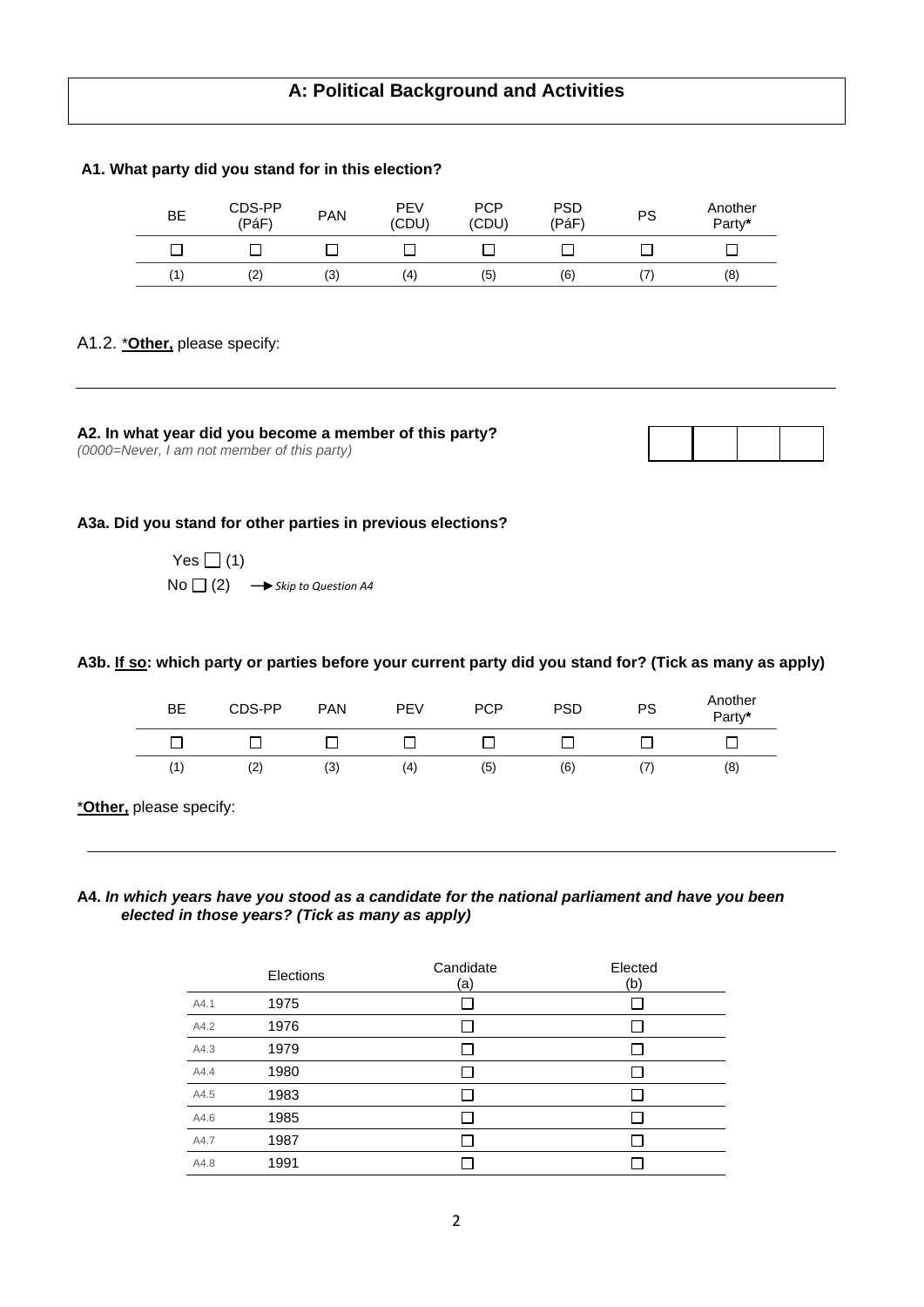| A4.9  | 1995 |  |
|-------|------|--|
| A4.10 | 1999 |  |
| A4.11 | 2002 |  |
| A4.12 | 2005 |  |
| A4.13 | 2009 |  |
| A3n   | 2011 |  |
| A3o   | 2015 |  |

# **A5a. Are you a member and involved in of the organisations or associations listed below?**

|        |                                    | Member  | Not Member |
|--------|------------------------------------|---------|------------|
| A5a1   | <b>Trade Union</b>                 | 1       |            |
| A5a2   | An employer's association          | 1 I     | 21.        |
| A5a2.1 | <b>Business Association</b>        | 1 I     | 2I -       |
| A5a3   | Religious Association              | $1\Box$ |            |
| A5a4   | <b>Environmental Association</b>   | $1\Box$ | 21.        |
| A5a5   | Human and Civil Rights Association | 1 I     | 21 I       |
| A5a6   | Sports club                        | 1 I     | 21.        |
| A5a6.1 | A cultural association             |         |            |

#### **\* Other**, please specify**:**

#### **A5b. Have you been endorsed by any of these organisations or associations which means that the organisation publically supported your candidacy?**

|        |                                    | Publically<br>endorsed | Not endorsed |
|--------|------------------------------------|------------------------|--------------|
| A5b1   | Trade Union                        | $1\Box$                | 21 I         |
| A5b2   | An employer's association          | $1\Box$                | $2\square$   |
| A5b2.1 | <b>Business Association</b>        | $1\Box$                | $2\Box$      |
| A5b3   | <b>Religious Association</b>       | $1\Box$                | $2\Box$      |
| A5b4   | <b>Environmental Association</b>   | $1\Box$                | $2\Box$      |
| A5b5   | Human and Civil Rights Association | $1\Box$                | $2\Box$      |
| A5b6   | Sports club                        | $1\Box$                | $2\Box$      |
| A5b6.1 | A cultural association             | 11.                    |              |

• **Other**, please specify**:**

A5b8. \_\_\_\_\_\_\_\_\_\_\_\_\_\_\_\_\_\_\_\_\_\_\_\_\_\_\_\_\_\_\_\_\_\_\_\_\_\_\_\_\_\_\_\_\_\_\_\_\_\_\_

**A6. Regarding your political experience, have you ever…**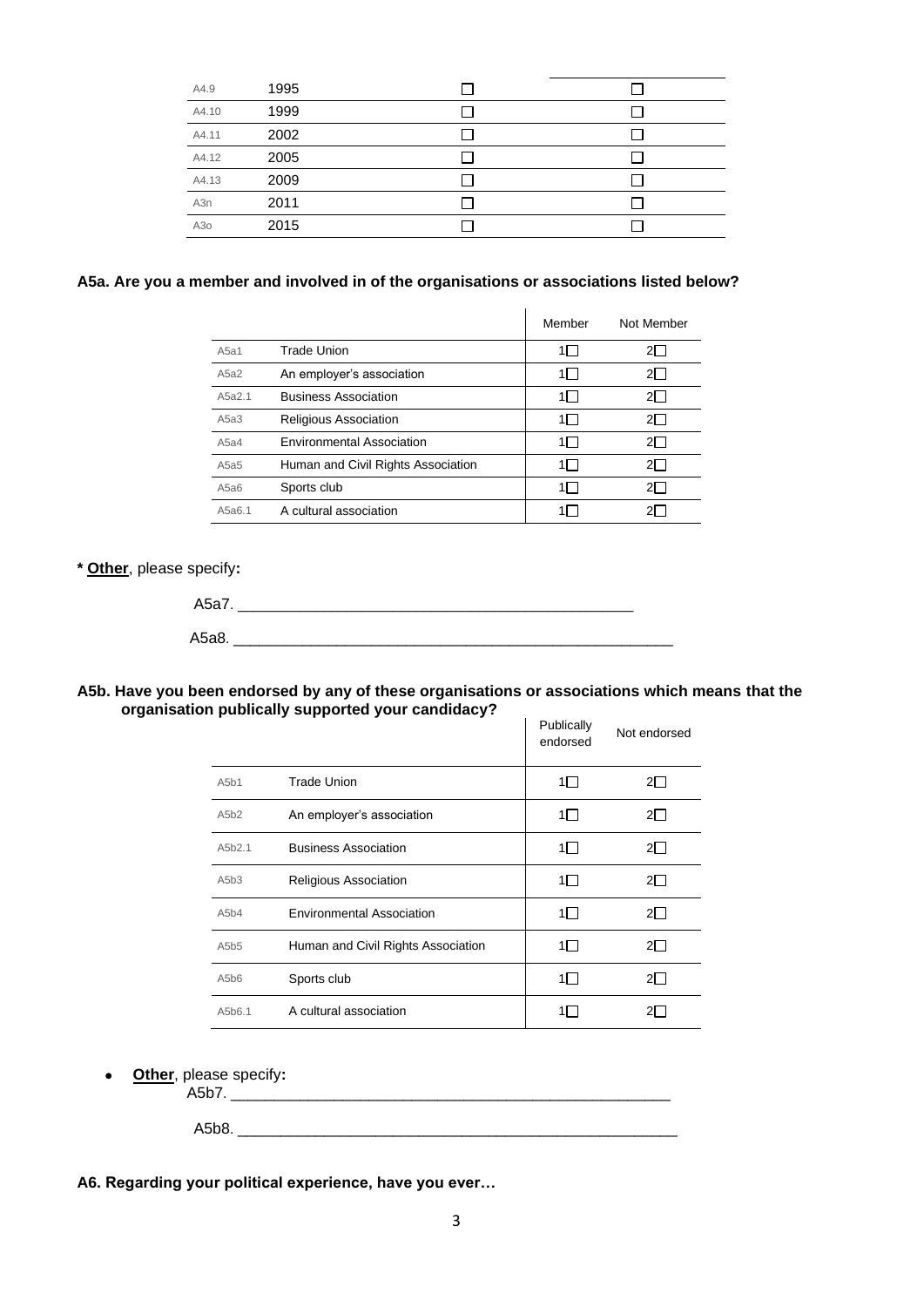|                  |                                                         | Yes     | <b>No</b> |
|------------------|---------------------------------------------------------|---------|-----------|
| A6a              | Worked as unpaid party/campaign<br>volunteer?           | $1\Box$ |           |
| A <sub>6</sub> b | Worked as paid party/campaign<br>worker or MP employee? | 1⊟      | 21.       |
| A6c              | Held local or regional party office?                    | 1∏      | $2\Box$   |
| A6d              | Held local or regional party office?                    | 1 I     | 21 I      |
| A <sub>6e</sub>  | Been elected or appointed as mayor?                     | $1\Box$ | 21 I      |
| A6f              | Been Member of local government?                        | 1∏      | $2\Box$   |
| A6q              | Been Member of local parliament?                        | 1 T     | $2\Box$   |
| A <sub>6</sub> h | Been Member of regional parliament?                     | 1 I     | 21 I      |
| A6i              | Been Member of regional parliament?                     | $1\Box$ | 2I I      |
| A6i              | Been Member of European<br>parliament?                  | 1 I     |           |

# **A7a1. Do you live in your constituency?**

| No $\Box$ (2)                                             |         |
|-----------------------------------------------------------|---------|
| $Yes \Box (1)$                                            |         |
| A7a2. If yes: since what year have you been living there? | (Years) |
|                                                           |         |
| ♥                                                         |         |
|                                                           |         |

CSA7a3. **If not**, have you once lived here? \_\_\_\_\_\_\_\_\_\_\_\_\_\_\_\_\_\_\_\_\_\_\_\_\_\_\_\_\_\_\_\_\_\_(years)

**A7a4. Were you born in your constituency?**

Yes  $\Box$  (1)

No  $\Box$  (2)

**A8. Outside of the election campaign, about how much time, if any, do you usually devote to party activities in an average week?**

\_\_\_\_\_\_\_ hours.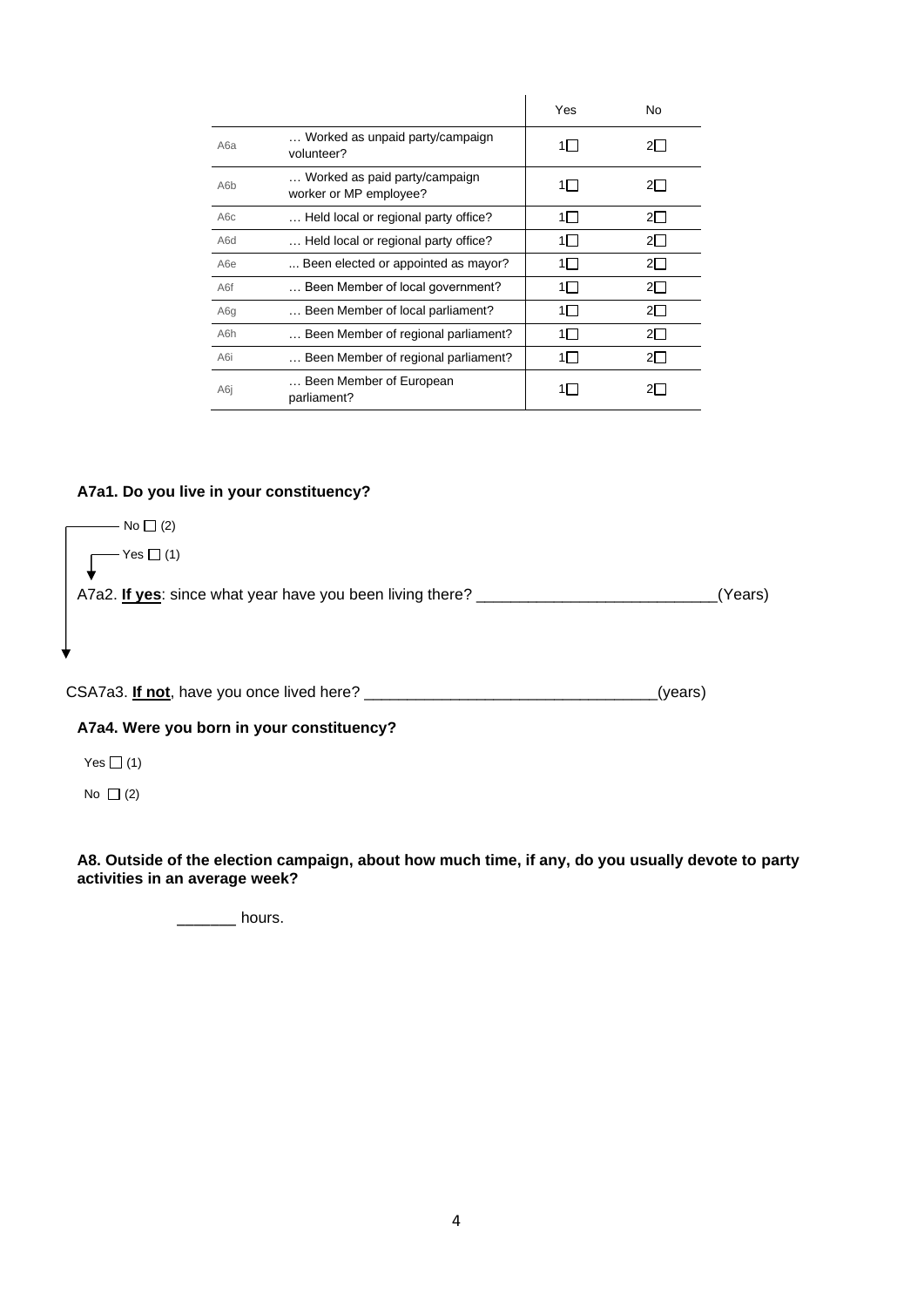# **B. Campaigning**

|                                                                                                                           | B1. Did any persons or groups particularly encourage you for presenting your candidacy, or was this<br>decision the result of your personal initiative only? |            |            |  |  |
|---------------------------------------------------------------------------------------------------------------------------|--------------------------------------------------------------------------------------------------------------------------------------------------------------|------------|------------|--|--|
| yes, I was encouraged                                                                                                     | $\Box$ (1)                                                                                                                                                   |            |            |  |  |
|                                                                                                                           | no, it was my own initiative only $\Box$ (2)                                                                                                                 |            |            |  |  |
|                                                                                                                           | B1b. If yes, who encouraged you to run as a candidate (multiple answers possible)?                                                                           |            |            |  |  |
|                                                                                                                           |                                                                                                                                                              | Yes        | No         |  |  |
| B1b_1                                                                                                                     | Family, friends, colleagues                                                                                                                                  | $1\Box$    | $2\square$ |  |  |
| $B1b_2$                                                                                                                   | Somebody from within the party                                                                                                                               | $1\Box$    | $2\square$ |  |  |
| $B1b_3$                                                                                                                   | Representative(s) from a civil society<br>organization or interest group?                                                                                    | $1\Box$    | $2\square$ |  |  |
|                                                                                                                           |                                                                                                                                                              |            |            |  |  |
|                                                                                                                           |                                                                                                                                                              |            |            |  |  |
|                                                                                                                           |                                                                                                                                                              |            |            |  |  |
|                                                                                                                           |                                                                                                                                                              |            |            |  |  |
|                                                                                                                           |                                                                                                                                                              |            |            |  |  |
| B2. Was your recent nomination contested?                                                                                 |                                                                                                                                                              |            |            |  |  |
| Yes $\Box$ (1)                                                                                                            |                                                                                                                                                              |            |            |  |  |
| No $\Box$ (2)                                                                                                             |                                                                                                                                                              |            |            |  |  |
|                                                                                                                           |                                                                                                                                                              |            |            |  |  |
|                                                                                                                           |                                                                                                                                                              |            |            |  |  |
|                                                                                                                           | B2a. If yes, how contested was your nomination?                                                                                                              |            |            |  |  |
| Very much contested $\Box$ (1)                                                                                            |                                                                                                                                                              |            |            |  |  |
| Moderately contested $\Box$ (2)                                                                                           |                                                                                                                                                              |            |            |  |  |
| Very little contested                                                                                                     | $\Box$ (3)                                                                                                                                                   |            |            |  |  |
|                                                                                                                           |                                                                                                                                                              |            |            |  |  |
| Who was most influential in deciding on your candidacy nomination for 2015 election? (tick one<br><b>B3.</b><br>box only) |                                                                                                                                                              |            |            |  |  |
|                                                                                                                           | The electorate in general                                                                                                                                    | $1\square$ |            |  |  |
|                                                                                                                           | The party's own voters                                                                                                                                       | $2\square$ |            |  |  |
|                                                                                                                           | The party's supporters                                                                                                                                       | $3\square$ |            |  |  |
|                                                                                                                           | A conference with my party delegates                                                                                                                         | $4\square$ |            |  |  |

Party delegates in my constituency 6 National Party Leadership 6 Other, please specify:

**B4. Were any of the following activities part of your campaign? And if yes, how important were they?**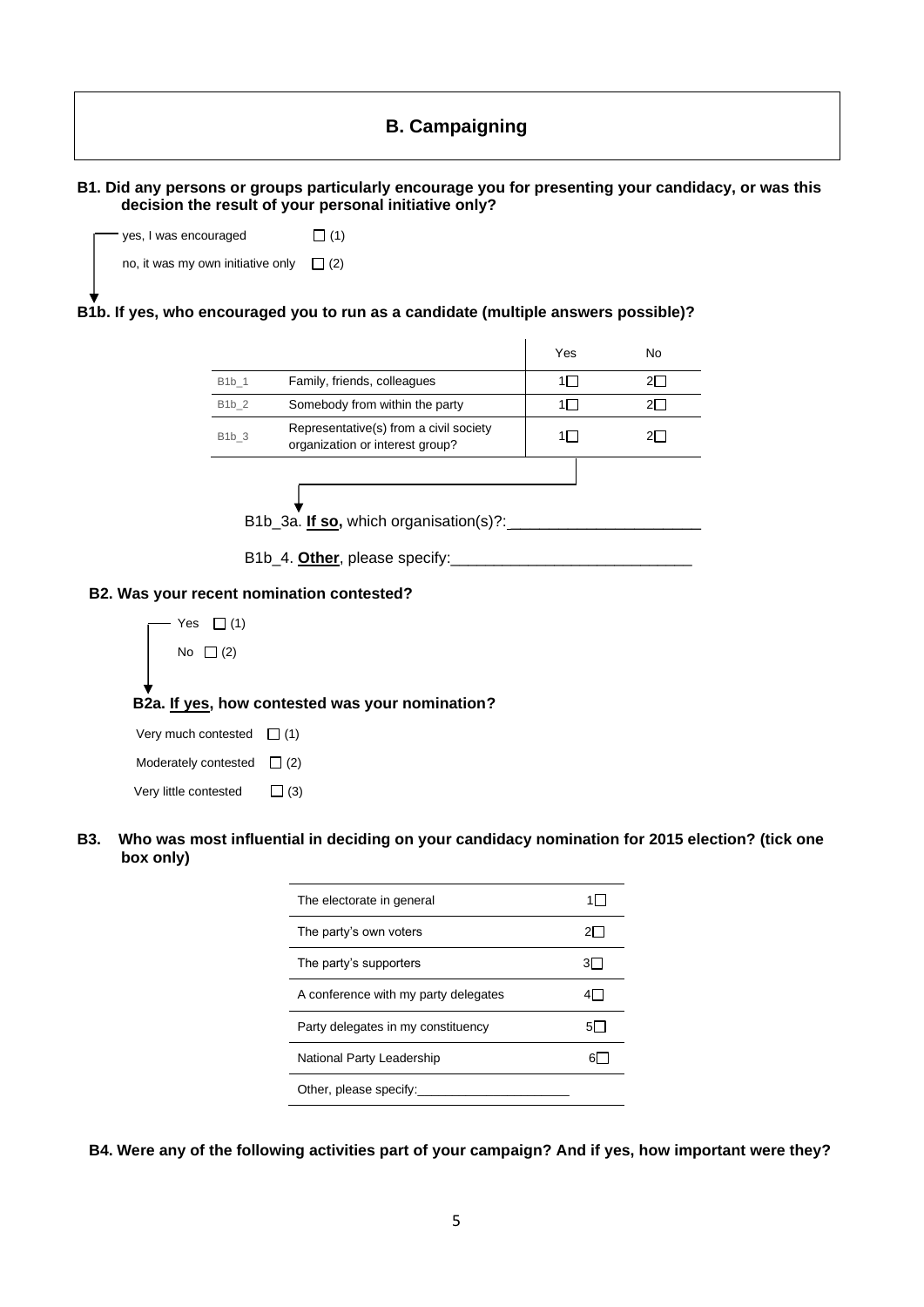|                  |                                                                   | <b>No</b>      | Little<br>important | Somewhat<br>important | Very<br>important | Most<br>important |
|------------------|-------------------------------------------------------------------|----------------|---------------------|-----------------------|-------------------|-------------------|
| B <sub>4</sub> a | Door-knocking, canvassing                                         | $0\square$     | $1\Box$             | $2\Box$               | 3 <sub>1</sub>    | $4\square$        |
| B <sub>4</sub> b | Distributing campaign material                                    | $0\square$     | $1\Box$             | $2\Box$               | $3\square$        | $4\square$        |
| B <sub>4</sub> c | Calling up voters on the phone                                    | $0\square$     | $1\Box$             | $2\square$            | 3 <sub>1</sub>    | $4\Box$           |
| B <sub>4</sub> d | Visiting businesses and social organisations                      | $0\square$     | $1\Box$             | $2\square$            | $3\square$        | $4\square$        |
| B <sub>4e</sub>  | Meetings with party elites/members and/or party<br>groups         | $0\square$     | $1\Box$             | $2\square$            | $3\square$        | $4\square$        |
| B4f              | Media activities (interviews, press releases,<br>writing blogs)   | $0\square$     | $1\Box$             | $2\square$            | $3\square$        | $4\square$        |
| B4g              | Public speeches and rallies                                       | $0\square$     | $1\Box$             | $2\square$            | $3\square$        | $4\square$        |
| B4h              | Personal campaign posters                                         | $0\square$     | $1\Box$             | $2\square$            | $3\square$        | $4\square$        |
| B4i              | Direct mailing                                                    | $0\square$     | $1\Box$             | $2\square$            | $3\square$        | $4\square$        |
| B4j              | Personal newspaper adds                                           | $0\square$     | $1\Box$             | $2\square$            | $3\square$        | $4\square$        |
| B4k              | Personal spots in radio, TV, movie houses                         | O <sub>1</sub> | $1\Box$             | $2\square$            | $3\square$        | $4\square$        |
| <b>B4I</b>       | Personal flyers or other campaign material (give-<br>aways)       | O <sub>1</sub> | $1\Box$             | $2\square$            | $3\square$        | $4\square$        |
| B4m              | Personal web-site                                                 | $0\square$     | $1\Box$             | $2\square$            | $3\square$        | $4\square$        |
| B4n              | Mailing list to inform supporters and voters about<br>my campaign | $0\square$     | $1\Box$             | $2\square$            | $3\square$        | $4\square$        |
| B <sub>40</sub>  | Own blog                                                          | O <sub>1</sub> | $1\Box$             | $2\square$            | $3\square$        | $4\square$        |
| B4p              | Facebook                                                          | O <sub>1</sub> | $1\Box$             | $2\square$            | 3 <sub>1</sub>    | $4\square$        |
| B <sub>4</sub> q | <b>SMS</b>                                                        | O <sub>1</sub> | $1\Box$             | $2\square$            | $3\square$        | $4\square$        |
| B4r              | YouTube Channels                                                  | $0\square$     | $1\Box$             | $2\square$            | $3\square$        | $4\square$        |
| B <sub>4s</sub>  | Twitter                                                           | $0\square$     | $1\Box$             | $2\square$            | 3 <sup>1</sup>    | 4□                |

B4t\_a. Other, please specify: \_\_\_\_\_\_\_\_\_\_\_\_\_\_\_\_\_\_\_\_\_\_\_\_\_\_\_\_\_\_\_\_\_\_\_\_\_\_\_

B4t\_b. Other, please specify:\_\_\_\_\_\_\_\_\_\_\_\_\_\_\_\_\_\_\_\_\_\_\_\_\_\_\_\_\_\_\_\_\_\_\_\_\_\_\_

**B5. What was your primary aim during the campaign? Where would you place yourself on a scale from 0 to 10, where 0 means "to attract as much attention as possible for me as a candidate" and 10 means "to attract as much as possible attention for my party"? (Tick just one box)**



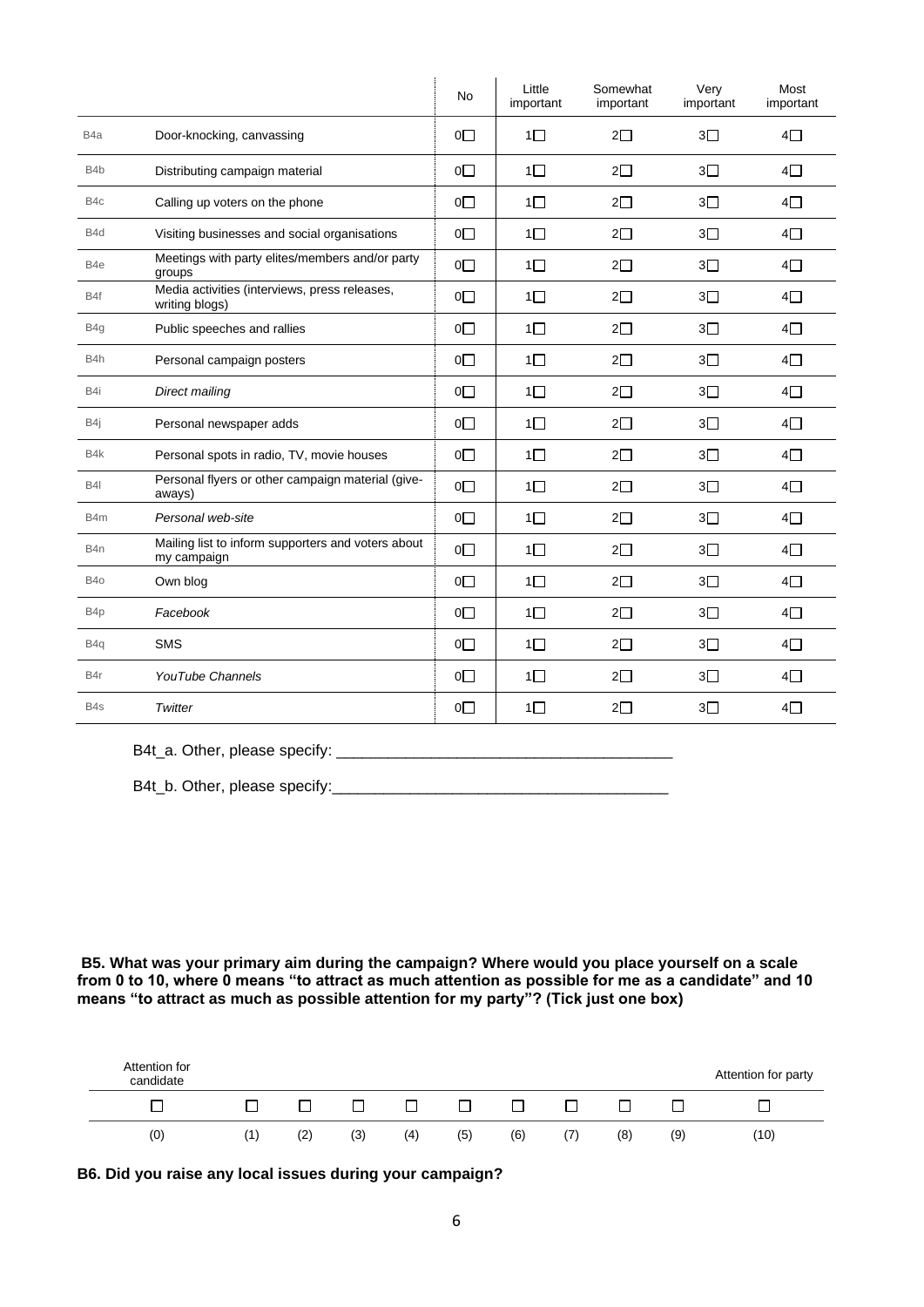| No $\Box$ (2) $\rightarrow$ B7 |                                                                          |
|--------------------------------|--------------------------------------------------------------------------|
|                                | Yes $\Box$ (1) $\rightarrow$ If yes, what where the most important ones? |
|                                |                                                                          |
|                                | В6а 2.                                                                   |
|                                | B6a_3._______________________                                            |

# **B7. How strongly did you emphasise each of the following in your campaign? (tick one box in each row)**

|                  |                                                                                       | Very much | Much | Somewhat | Not<br>much | Not at all |
|------------------|---------------------------------------------------------------------------------------|-----------|------|----------|-------------|------------|
| B <sub>7</sub> a | Providing services and practical help to people<br>in the constituency                | $5\Box$   | 4∏   | $3\Box$  | 21 I        | 1 I        |
| B <sub>7</sub> b | Advocating the policy demands of the voters in<br>the constituency                    | $5\Box$   | 4⊟   | 3Π       | 2 $\Box$    | 1 I        |
| B7c              | Taking care of the socio-economic well-being of<br>the constituency                   | $5\Box$   | 4⊟   | $3\Box$  | $2\Box$     | 1 I        |
| B7d              | Openness to the voters in the constituency and<br>communicating with them extensively | 5Π        | 41 I | $3\Box$  | 21 I        | 1 I        |
| B7e              | Promoting local customs and traditions                                                | $5\Box$   | 4⊟   | 3Π       | $2\Box$     | 1 I        |
| B7f              | Your personal characteristics and<br>circumstances                                    | $5\Box$   | 4⊟   | 3Π       | $2\Box$     | $1\Box$    |
| B7q              | Particular items on the party platform                                                | 5I -      | 41 I | $3\Box$  | 21.         |            |

## **B8. How many people worked for you in your personal campaign?**

**B8a.** Total: \_\_\_\_\_\_\_ persons.

|  |  |  |  |  |  | B8b. Of which staff paid by your personal campaign: | persons. |
|--|--|--|--|--|--|-----------------------------------------------------|----------|
|--|--|--|--|--|--|-----------------------------------------------------|----------|

# **B8c. Of which volunteers**: \_\_\_\_\_\_\_ persons.

 *(code 0, in case there was not a personal campaign team in your constituency)* 

**B8d. How many of them were provided by your party? \_\_\_\_\_\_\_\_** persons.

## **B9. Did you employ any professional consultant in your personal campaign?**

| No $\Box$ (2) |                                                                                                           |
|---------------|-----------------------------------------------------------------------------------------------------------|
|               | Yes $\Box$ (1) $\rightarrow$ CSB9a. If <b>yes</b> , please specify the aims of resorting to a consultant: |

**B10. How much money did you spend for your personal campaign in euros (including party funds, donations, and private funds)?**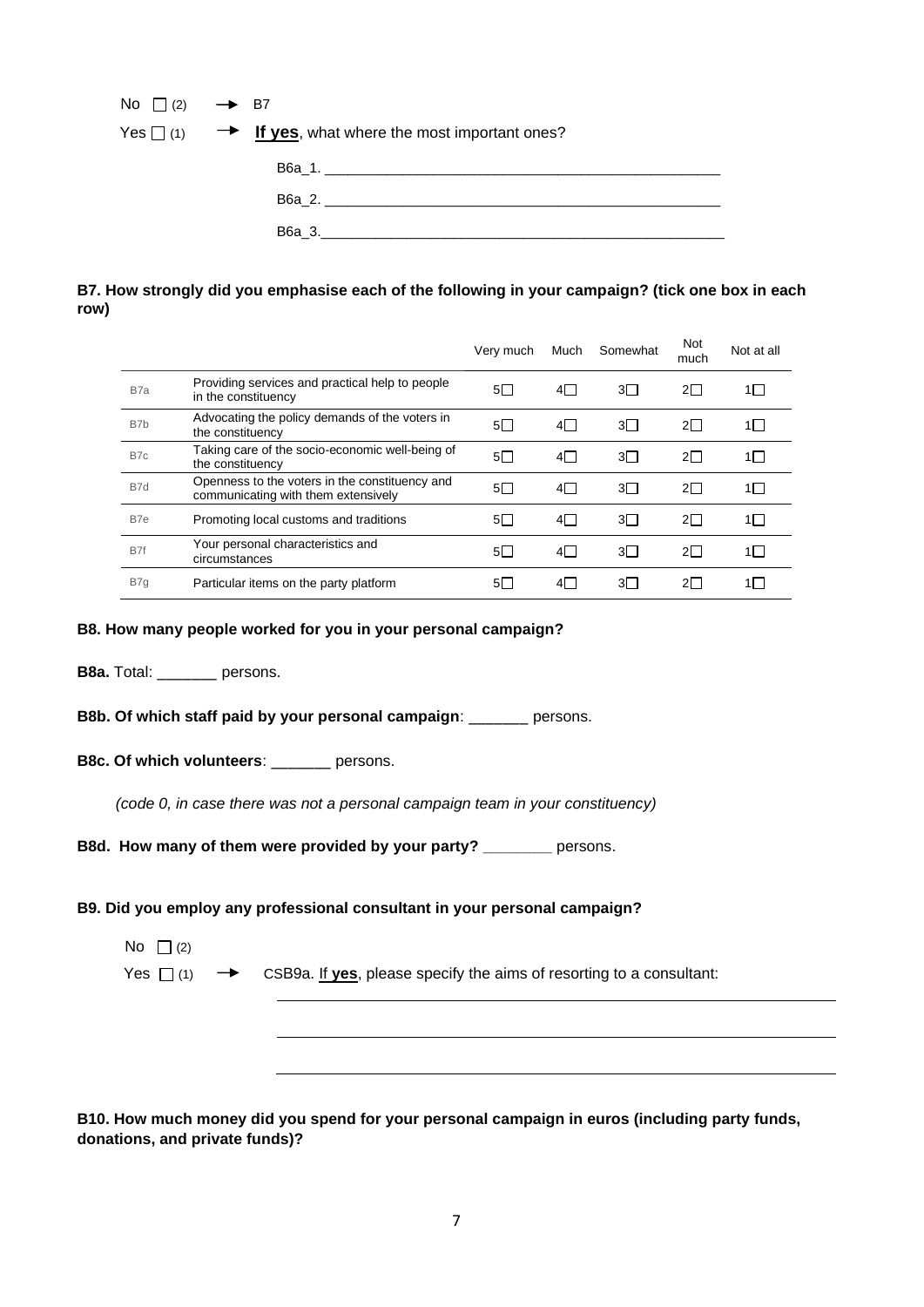Euros.

**B11. What portion of that sum came from the party, from donations, and from your own private funds? (Total = 100%)**



## **B12. Did members of national party leadership visit your constituency during the campaign in 2015?**



### **B13. In the beginning of the campaign, how did you evaluate your chances to win the mandate?**

| I thought I could not<br>win | I thought I could hardly<br>win | I thought it was an<br>open race | I thought I could hardly<br>lose | I thought I<br>could not lose |
|------------------------------|---------------------------------|----------------------------------|----------------------------------|-------------------------------|
|                              |                                 |                                  |                                  |                               |
|                              |                                 | (3)                              | (4)                              | (5)                           |

# **C. Issues and policies**

## **C1. In your opinion, what are the most important political problems facing Portugal today? (Please write in)**

C1a. The most important problem is:

C1b. The second most important is:

C1c. The third most important is:

**C2. People hold different views on political issues. What do you think of the following? (tick one box in each row)**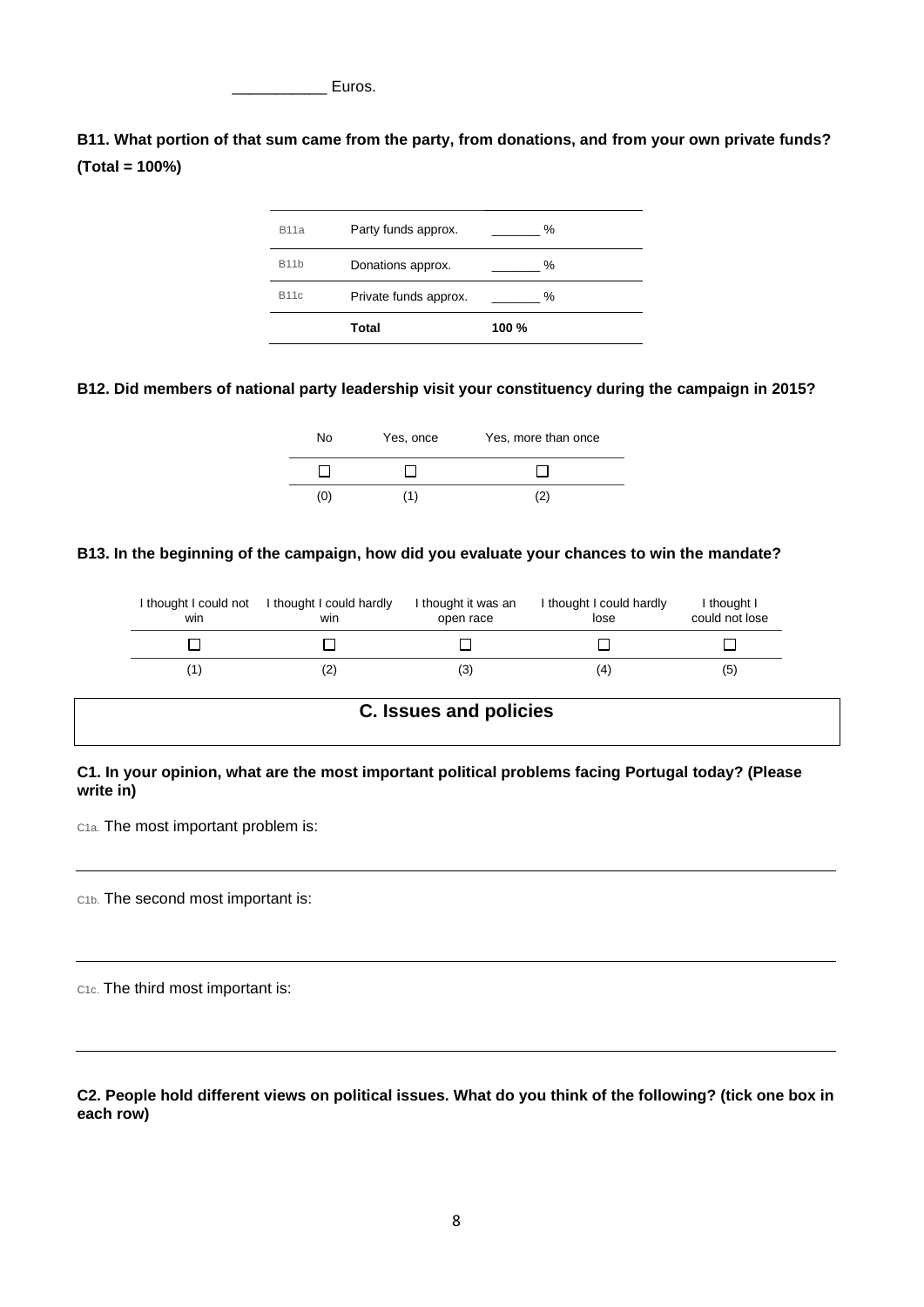|                  |                                                                                                                                             | Strongly<br>disagree | <b>Disagree</b> | Neither<br>agree nor<br>disagree | Agree      | Strongly<br>Agree |
|------------------|---------------------------------------------------------------------------------------------------------------------------------------------|----------------------|-----------------|----------------------------------|------------|-------------------|
| C <sub>2</sub> a | Immigrants should be required to adapt<br>to the customs of Portugal.                                                                       | $1\Box$              | $2\Box$         | $3\square$                       | $4\Box$    | $5\Box$           |
| C2b              | Governments should abstain from<br>intervening in the economy.                                                                              | $1\square$           | $2\square$      | $3\Box$                          | $4\square$ | $5\square$        |
| C2c              | Stronger measures should be taken to<br>protect the environment                                                                             | $1\Box$              | 2□              | 3□                               | 4□         | $5\square$        |
| C <sub>2</sub> d | Same-sex marriages should be<br>prohibited by law.                                                                                          | $1\square$           | 2□              | $3\square$                       | $4\square$ | $5\square$        |
| C <sub>2e</sub>  | Women should be given preferential<br>treatment when applying for jobs and<br>promotions.                                                   | $1\Box$              | $2\Box$         | 3П                               | 4⊟         | $5\Box$           |
| C <sub>2f</sub>  | People who break the law should be<br>given stiffer sentences.                                                                              | 1□                   | 2□              | 3П                               | 4⊟         | $5\Box$           |
| C2g              | Providing a stable network of social<br>security should be the prime goal of<br>government.                                                 | 1□                   | $2\square$      | 3□                               | 4□         | $5\square$        |
| C <sub>2</sub> h | The government should take measures<br>to reduce differences in income levels.                                                              | $1\Box$              | $2\Box$         | $3\Box$                          | $4\Box$    | $5\Box$           |
| C <sub>2i</sub>  | Immigrants are good for Portugal's<br>economy.                                                                                              | 1□                   | $2\Box$         | $3\Box$                          | $4\Box$    | $5\Box$           |
| C <sub>2j</sub>  | Women should be free to decide on<br>matters of abortion.                                                                                   | 1 $\Box$             | $2\Box$         | 3П                               | $4\Box$    | $5\Box$           |
| C2k              | Public companies should not be<br>privatized                                                                                                | 1□                   | 2⊡              | 3⊡                               | 4⊡         | $5\Box$           |
| C2I              | To promote growth it is more important<br>to reduce taxations on companies than<br>investing in the public sector                           | 1 $\Box$             | 2∏              | 3П                               | 4⊟         | $5\Box$           |
| C2m              | More flexible labour legislation is<br>necessary to create more jobs<br>Para criar emprego é preciso flexibilizar<br>mais as leis laborais. | $1\Box$              | $2\Box$         | $3\Box$                          | 4∏         | $5\Box$           |
| C <sub>2n</sub>  | The economical consequences of<br>globalization are eminently negative                                                                      | $1\Box$              | $2\Box$         | $3\Box$                          | $4\square$ | $5\Box$           |
| C2o              | Homosexual couples should be able to<br>adopt kids                                                                                          | 1□                   | $2\square$      | 3⊡                               | 4⊟         | $5\Box$           |
| C <sub>2p</sub>  | Trade unions have far too much power                                                                                                        | $1\Box$              | $2\Box$         | 3 $\Box$                         | $4\square$ | $5\Box$           |

**C3a. In politics, people sometimes talk about the 'left' and the 'right'. Where would you place your own views on a scale from 0 to 10, where 0 means the most left and 10 means the most right? (Tick just one box)**

| Left |                     |     |  |                   |             |     |     | Right |
|------|---------------------|-----|--|-------------------|-------------|-----|-----|-------|
|      | п п п п п п п п п п |     |  |                   |             |     |     |       |
| (0)  | (1)                 | (2) |  | $(3)$ $(4)$ $(5)$ | $(6)$ $(7)$ | (8) | (9) | (10)  |

# **C3b. Using the same scale, where would you place your party? (Tick just one box)**

| I<br>w<br>۰. |
|--------------|
|              |

eft Right Right Right Research and the Right Right Right Right Right Right Right Right Right Right Right Right Right Right Right Right Right Right Right Right Right Right Right Right Right Right Right Right Right Right Rig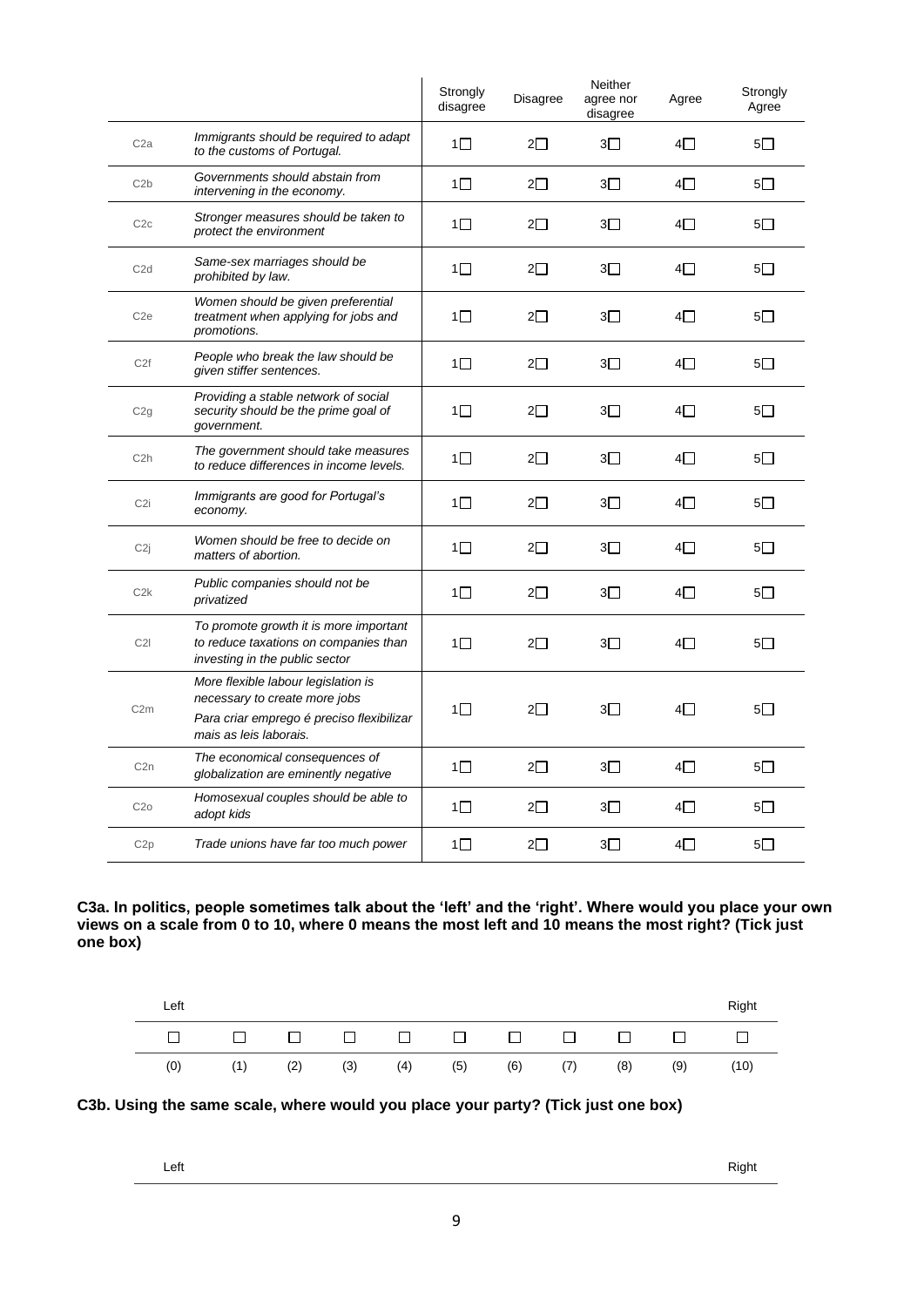

**C3c. Using the same scale again, where would you place your party's voters?**





| A bad thing | Neither | A good thing |
|-------------|---------|--------------|
|             |         |              |
| (1)         | ′2)     | (3)          |





**C6. All in all, are you very satisfied, fairly satisfied, not very satisfied or not at all satisfied with the way democracy works in the European Union? (Tick one box only)**

| Not at all satisfied | Not very satisfied | Fairly<br>satisfied | Very satisfied |
|----------------------|--------------------|---------------------|----------------|
|                      |                    |                     |                |
| (1)                  |                    | (3)                 | (4)            |

#### **C7. Following the international financial crisis that started in 2007, the economy in many countries has experienced serious problems. How responsible for the crisis in these countries would you say each of the following is?**

|     |                                                                                              | Not at all<br>responsible | Not very<br>responsible | Fairly<br>responsible | Verv<br>Responsible | Extremely<br>Responsible | Don't<br>Know | <b>No</b><br>answer |
|-----|----------------------------------------------------------------------------------------------|---------------------------|-------------------------|-----------------------|---------------------|--------------------------|---------------|---------------------|
| C7a | The governments and<br>politicians in the countries<br>suffering from the economic<br>crises | $1\Box$                   | $2\square$              | $3\square$            | $4\Box$             | $5\square$               | (98)          | (99)                |
| C7b | The European Union                                                                           |                           | $2\square$              | $3\square$            | $4\square$          | $5\Box$                  | (98)          | (99)                |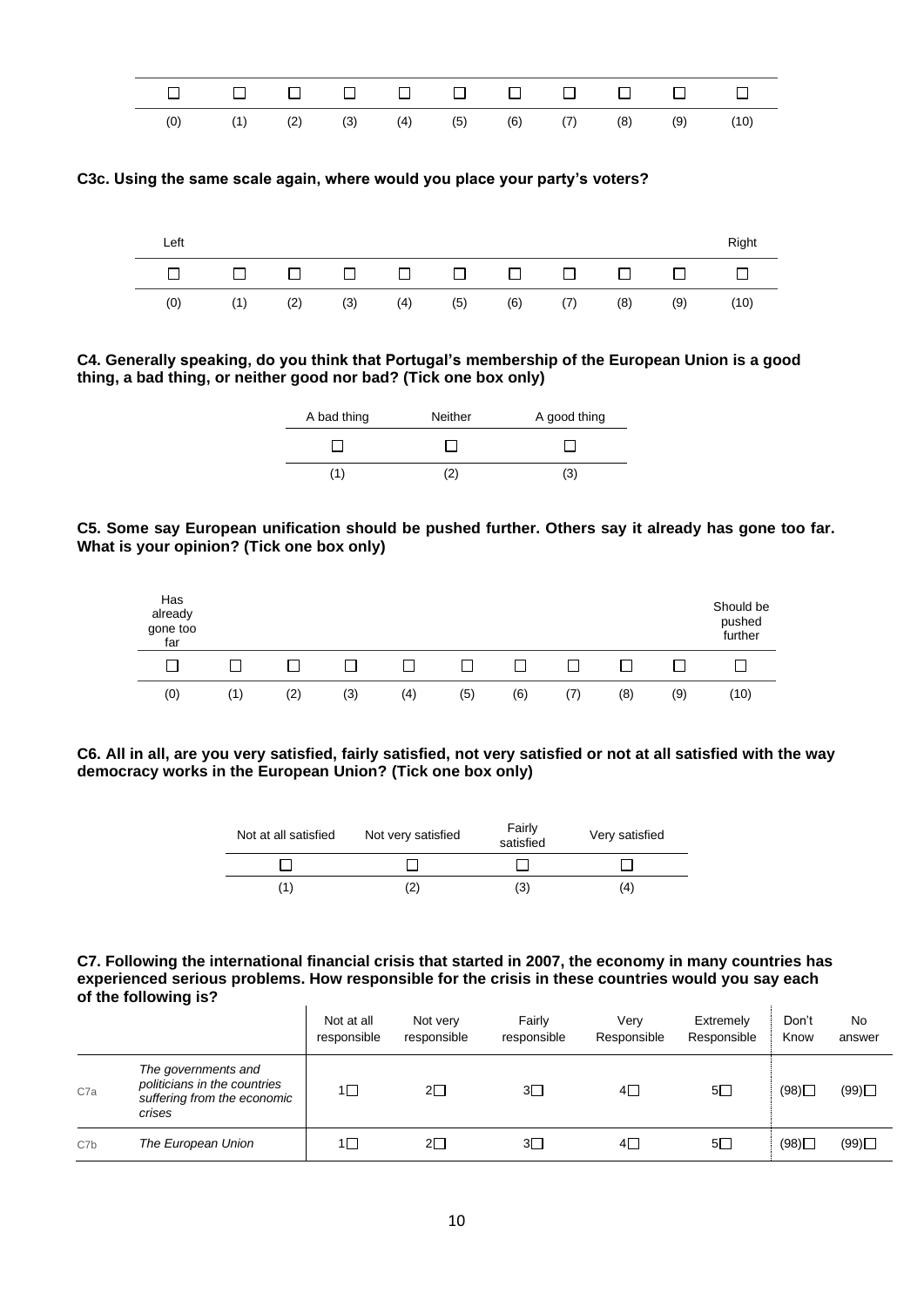| C7c | The large banks                            | 1 $\Box$ | $2\square$ | $3\square$ | $4\square$ | $5\Box$ | (98) | (99)          |
|-----|--------------------------------------------|----------|------------|------------|------------|---------|------|---------------|
| C7d | Foreign<br>investors/speculators           | 1□       | $2\square$ | $3\square$ | $4\square$ | $5\Box$ | (98) | (99)          |
| C7e | The European currency -<br><b>EURO</b>     | 1⊡       | $2\square$ | $3\square$ | $4\square$ | $5\Box$ | (98) | $(99)$ $\Box$ |
| C7f | The people/everybody in<br>these countries | 1 $\Box$ | $2\square$ | $3\square$ | $4\square$ | $5\Box$ | (98) | (99)          |

#### **C8. To what extent do you agree or disagree with the following statements about what could be done to fight the economic crises?**

|                  |                                                                                                                     | Strongly<br><b>Disagree</b> | Disagree   | Neither<br>agree nor<br>disagree | Agree      | Strongly<br>Agree | Don't<br>Know  | <b>No</b><br>answer |
|------------------|---------------------------------------------------------------------------------------------------------------------|-----------------------------|------------|----------------------------------|------------|-------------------|----------------|---------------------|
| C <sub>8a</sub>  | Rather than take on more debt,<br>countries with unsustainable<br>sovereign debts should default<br>and start anew. | $1\Box$                     | $2\square$ | $3\square$                       | $4\Box$    | $5\square$        | (98)<br>□      | (99)                |
| C <sub>8</sub> b | The EU should continue to<br>support all current members of<br>the Eurozone facing major<br>financial crises.       | $1\Box$                     | $2\square$ | $3\square$                       | $4\square$ | $5\square$        | (98)<br>Г      | (99)                |
| C <sub>8c</sub>  | Austerity is the only way to<br>solve the Eurozone crisis.                                                          | $1\Box$                     | $2\square$ | $3\square$                       | $4\Box$    | $5\square$        | (98)<br>□      | (99)                |
| C8d              | Eurozone countries with<br>financial difficulties should<br>leave the EURO and return to<br>the national currency.  | $1\Box$                     | $2\square$ | $3\Box$                          | $4\Box$    | $5\square$        | (98)<br>П      | (99)                |
| C <sub>8e</sub>  | The EU and/or IMF should<br>provide funds for more<br>investment to stimulate<br>economic growth.                   | $1\Box$                     | $2\square$ | $3\square$                       | $4\Box$    | $5\square$        | (98)<br>$\Box$ | (99)                |

**GL.C9. In a scale of 0 to 10, in which ZERO corresponds to 'Abandon austerity measures' e risk leaving the Eurozone, and TEN means 'Accepting austerity measures' to remain in the Eurozone, tell us which number better describes your personal position:** 

| Abandon<br>Austerity<br>measures |             |    |    |     |    |    |    | Accept<br>Austerity<br>measures | Don't<br>Know |
|----------------------------------|-------------|----|----|-----|----|----|----|---------------------------------|---------------|
| _<br>_0                          | Ωľ<br>۔ ساڪ | 3Г | 41 | -5∟ | 6∐ | 81 | 9Γ | $10\square$                     | (98)          |

**GL.C10. In a scale of 0 to 10, in which ZERO corresponds to 'Abandon austerity measures' e risk leaving the Eurozone, and TEN means 'Accepting austerity measures' to remain in the Eurozone, tell us which number better describes the following party's position:** 

|            | Abandon<br>Austerity<br>measures |            |            |            |            |            |    |            |            | Accept<br>austerity<br>measures | Don't know |
|------------|----------------------------------|------------|------------|------------|------------|------------|----|------------|------------|---------------------------------|------------|
| BE         | $^{\circ}$                       | $2\square$ | $3\square$ | 4□         | 5□         | $6\square$ | 7⊡ | 8          | 9□         | 10口                             | (98)       |
| <b>PCP</b> | 0□                               | 2□         | $3\square$ | 4□         | $5\square$ | $6\square$ | 7□ | $8\square$ | $9\Box$    | 10□                             | (98)       |
| PS         | O <sub>1</sub>                   | $2\Box$    | $3\square$ | $4\square$ | $5\square$ | 6□         | 7□ | $8\square$ | $9\square$ | $10\square$                     | (98)       |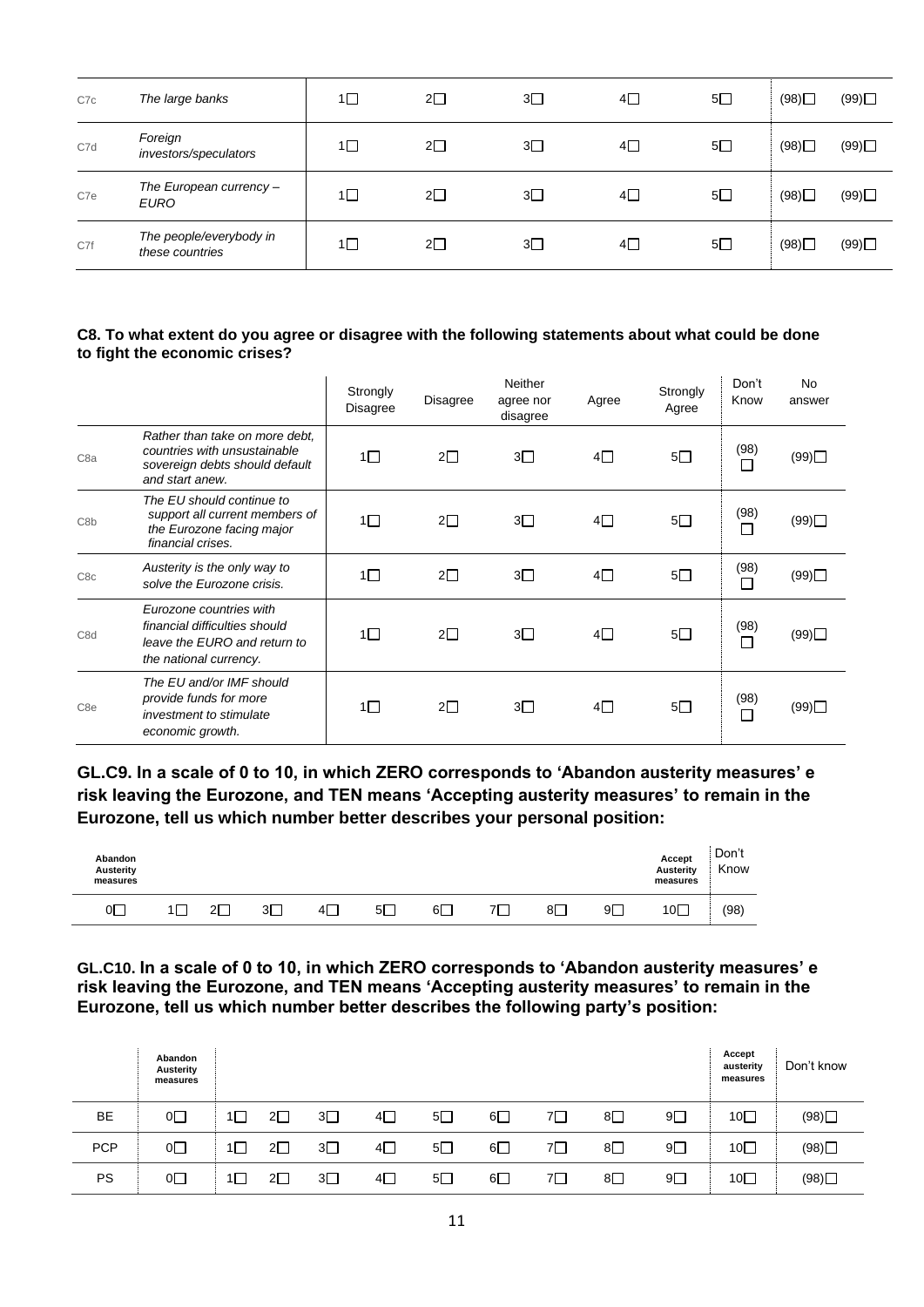| <b>PAN</b> | $0\square$     |          | $2\Box$    | $3\square$ | $4\Box$ | $5\square$ | $6\square$ | $7\square$ | $8\square$ | $9\Box$    | 10口 | (98) |
|------------|----------------|----------|------------|------------|---------|------------|------------|------------|------------|------------|-----|------|
| <b>PSD</b> | O <sub>1</sub> | 1 $\Box$ | $2\square$ | $3\square$ | $4\Box$ | $5\square$ | $6\square$ | $7\Box$    | $8\square$ | $9\square$ | 10  | (98) |
| CDS-PP     | $0\square$     | 1 I      | $2\square$ | $3\square$ | $4\Box$ | $5\Box$    | $6\square$ | $7\square$ | $8\square$ | $9\Box$    | 10口 | (98) |

## **GL.C11. To which extent are you worried about the following issues?**

|                    |                                                                           | Not<br>worried | Slighty<br>Worried | Worried    | Very<br>Worried | Extremely<br>Worried | Don't<br>know              | No<br>answer |
|--------------------|---------------------------------------------------------------------------|----------------|--------------------|------------|-----------------|----------------------|----------------------------|--------------|
| GL.D <sub>5a</sub> | Portugal not reimburse its debt                                           | 1□             | $2\square$         | 3□         | $4\square$      | $5\square$           | (98)                       | (99)         |
| GL.D5b             | Wide social protests                                                      | 1∐             | $2\square$         | 3П         | $4\Box$         | $5\square$           | (98)                       | (99)         |
| GL.D <sub>5c</sub> | Portugal leaving the Eurozone<br>and going back to its former<br>currency | 1∐             | $2\square$         | $3\square$ | 4               | $5\square$           | $\stackrel{(98)}{\square}$ | (99)         |

# **D. Democracy and Representation**

#### **D1. On the whole are you very satisfied, fairly satisfied, not very satisfied or not at all satisfied with the way democracy works in Portugal?**

| Not at all satisfied | Not very satisfied | Fairly<br>satisfied | Very Satisfied |
|----------------------|--------------------|---------------------|----------------|
|                      |                    |                     |                |
|                      |                    | '3.                 | 14             |

#### **D2. Thinking about how elections in [country] work in practice, how well do you think they ensure that the views of MPs accurately reflect the views of voters?**

| Not well at all | Not very well | Fairly well | Very well |
|-----------------|---------------|-------------|-----------|
|                 |               |             |           |
|                 |               | (3)         | 4         |

#### **D3. There are different opinions about whom an elected member of parliament should primarily represent. In your view, how important is it for you to represent the following groups?**

|                  |                                                                    | Not<br>important<br>at all | Rather<br>not<br>important | Rather<br>important | Very<br>important | No answer |
|------------------|--------------------------------------------------------------------|----------------------------|----------------------------|---------------------|-------------------|-----------|
| D <sub>3</sub> a | Own voters in the constituency                                     | 1□                         | $2\square$                 | 3□                  | 4□                | (99)      |
| D <sub>3</sub> b | All citizens in the constituency                                   | 1□                         | $2\Box$                    | $3\Box$             | 4⊟                | (99)      |
| D <sub>3</sub> c | The party electorate at large                                      | $1\Box$                    | $2\square$                 | $3\Box$             | 4□                | (99)      |
| D <sub>3</sub> d | Members of specific social group (e.g. young<br>or elderly people) | 1□                         | $2\square$                 | 3□                  | $4\square$        | (99)      |
| D <sub>3e</sub>  | The Portuguese citizenry                                           | 1□                         | $2\Box$                    | 3□                  | 4⊟                | (99)      |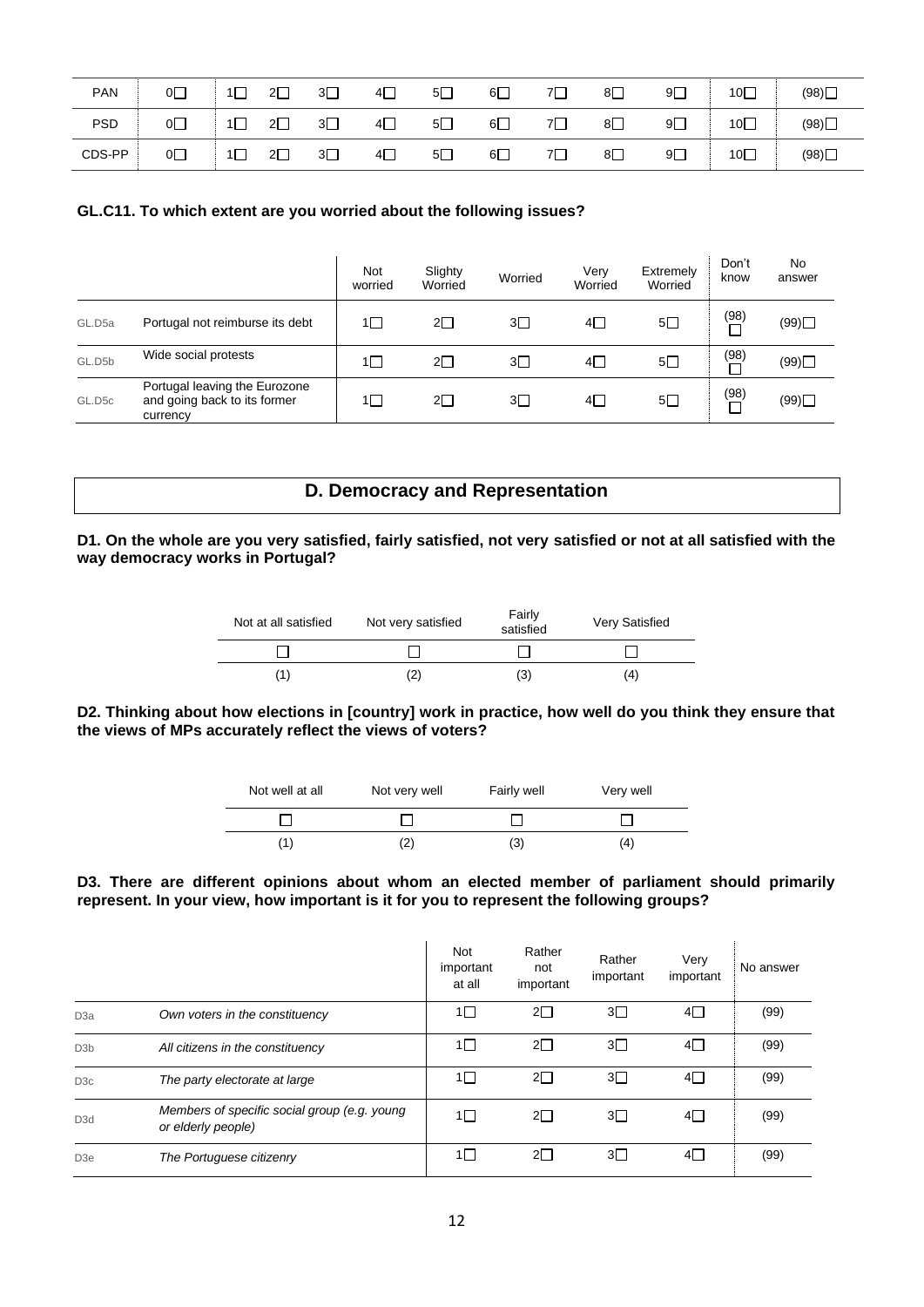# **D4. How should a Member of Parliament vote in parliament? (Tick one box in each row)**

| D <sub>4</sub> a | If the voters in his/her constituency<br>have one opinion and his/her party<br>takes a different opinion?            | MP should vote<br>according to his/her<br>party's opinion | $1\Box$ | MP should vote according to<br>his/her voters opinion  | $2\square$ |
|------------------|----------------------------------------------------------------------------------------------------------------------|-----------------------------------------------------------|---------|--------------------------------------------------------|------------|
| Db               | If his/her own opinion on an issue does<br>not correspond with the opinion of the<br>voters in his/her constituency? | MP should vote<br>according to his/her<br>own opinion     | 1□      | MP should vote according to<br>his/her voters opinion  | $2\Box$    |
| D4c              | If his/her own opinion on an issue differ<br>from the party's opinion?                                               | MP should vote<br>according to his/her<br>own opinion     | $1\Box$ | MP should vote according to<br>his/her party's opinion | $2\Box$    |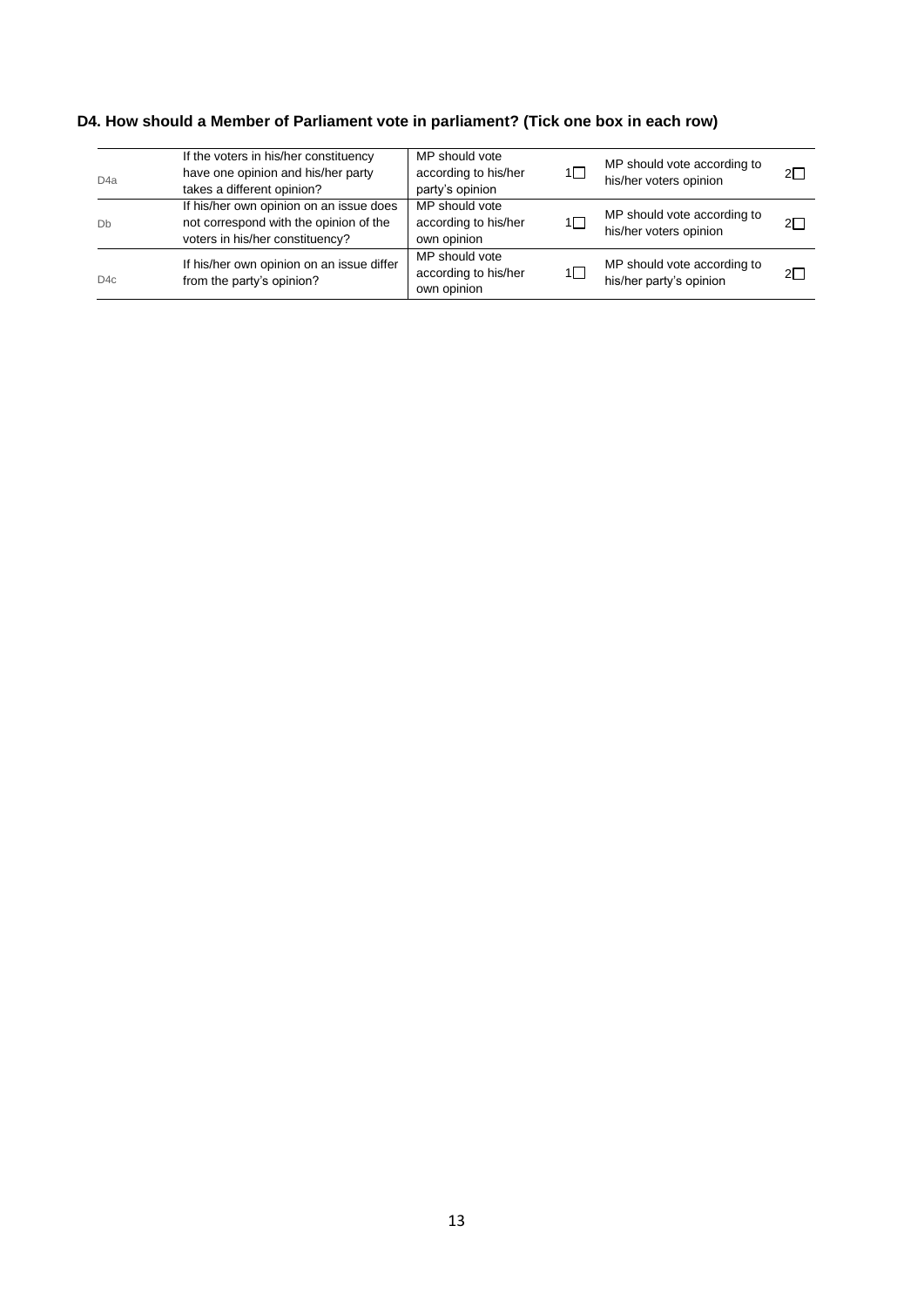# **D5. Do you agree or disagree with the following statements on democracy in Portugal? (Tick one box in each row)**

|                  |                                                                                                                                                                                                 | Strongly<br>disagree | <b>Disagree</b> | Neither agree<br>nor disagree | Agree      | Strongly<br>agree | <b>No</b><br>answer |
|------------------|-------------------------------------------------------------------------------------------------------------------------------------------------------------------------------------------------|----------------------|-----------------|-------------------------------|------------|-------------------|---------------------|
| D <sub>5a</sub>  | Citizens have ample opportunity to participate in<br>political decisions.                                                                                                                       | $1\Box$              | $2\square$      | 3 <sub>1</sub>                | $4\Box$    | 5 <sub>1</sub>    | (98)                |
| D <sub>5</sub> b | Legislation reflects the interests of the majority of<br>citizens.                                                                                                                              | $1\Box$              | $2\Box$         | 3 <sup>7</sup>                | $4\Box$    | $5\Box$           | (98)                |
| D <sub>5</sub> c | Political parties are the essential link between citizens<br>and the state.                                                                                                                     | $1\Box$              | $2\Box$         | 3 <sub>1</sub>                | $4\Box$    | 5 <sub>1</sub>    | (98)                |
| D <sub>5</sub> d | Special interests have too much influence on law<br>making.                                                                                                                                     | $1\Box$              | $2\square$      | $3\Box$                       | $4\Box$    | $5\square$        | (98)                |
| D <sub>5e</sub>  | Parliament, not voters, should make final decisions<br>on law and policy.                                                                                                                       | $1\Box$              | $2\square$      | $3\square$                    | $4\square$ | $5\square$        | (98)                |
| D <sub>5f</sub>  | Citizens should be able to initiate a binding<br>referendum.                                                                                                                                    | $1\square$           | $2\square$      | $3\square$                    | $4\square$ | $5\square$        | (98)                |
| D5g              | Referendums tend to be poorly thought out and make<br>bad law.                                                                                                                                  | $1\square$           | $2\square$      | $3\square$                    | $4\square$ | $5\square$        | (98)                |
| D <sub>5</sub> h | Our democracy is about to lose the trust of the<br>citizens.                                                                                                                                    | $1\square$           | $2\square$      | $3\square$                    | $4\Box$    | $5\square$        | (98)                |
| D <sub>5i</sub>  | What people call "consensus" in politics actually is a<br>concession in a matter of principles                                                                                                  | $1\Box$              | $2\square$      | $3\square$                    | $4\Box$    | $5\square$        | (98)                |
| D5j              | The demanding of the citizens are ignored in favour<br>of the vested interests                                                                                                                  | $1\Box$              | $2\square$      | 3 <sup>7</sup>                | $4\Box$    | $5\square$        | (98)                |
| D <sub>5</sub> k | The electoral system should be modified to allow<br>citizens to vote for candidate and not parties                                                                                              | $1\Box$              | $2\square$      | $3\Box$                       | $4\Box$    | 5 <sub>1</sub>    | (98)                |
| D <sub>5</sub>   | Like what happen with the right wing parties in<br>Portugal, the left parties (PS, BE and PCP/PEV) did<br>well in understanding each other to enable the<br>existence of the present government | $1\Box$              | $2\square$      | $3\Box$                       | $4\Box$    | $5\Box$           | (98)                |
| D <sub>5m</sub>  | Citizens should be able to participate directly in the<br>selection of candidates through primary elections                                                                                     | $1\Box$              | $2\Box$         | 3 <sub>1</sub>                | $4\Box$    | 5 <sub>1</sub>    | (98)                |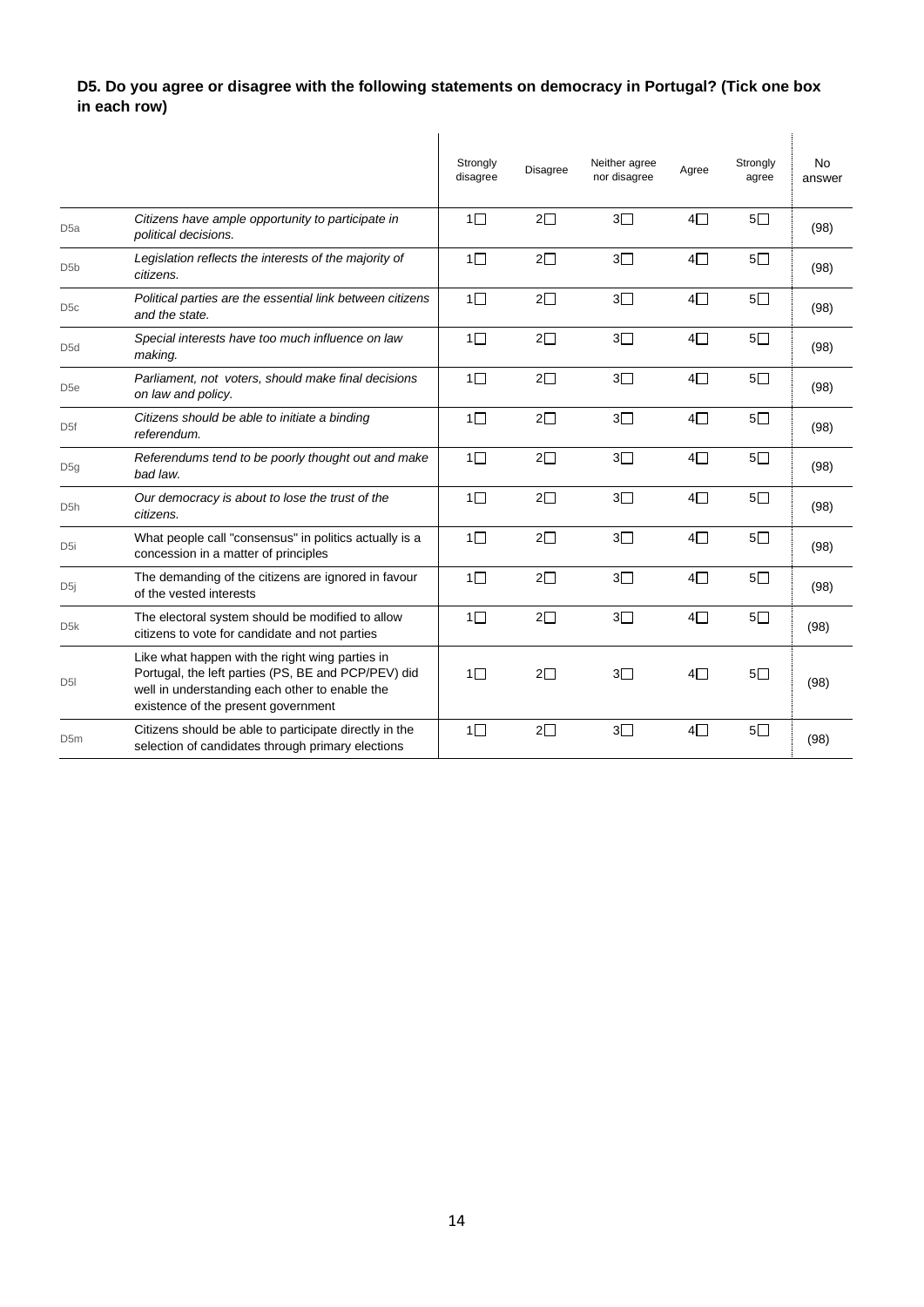## **D6. From the five tasks listed above, what is the most important? And the second most important task?**

*(tick one answer in each row):*

|                  |                                                         | 1 <sup>st</sup> Most<br>Important<br>Task | 2 <sup>nd</sup> Most<br>Important<br>Task | Don't<br>answer |
|------------------|---------------------------------------------------------|-------------------------------------------|-------------------------------------------|-----------------|
| D <sub>6</sub> a | Influencing government policy                           |                                           | $2\Box$                                   | (99)            |
| D <sub>6</sub> b | Assist voters in their relations with the Admnistration |                                           | $2\Box$                                   | (99)            |
| D <sub>6</sub> c | Participate in the Parliament works                     |                                           | $2\square$                                | (99)            |
| D <sub>6</sub> d | Defend your constituency in the Assembly                |                                           | $2\Box$                                   | (99)            |
| D <sub>6e</sub>  | Solve the problems in his constituency                  | 11 I                                      | $2\Box$                                   | (99)            |

# **D2: Government Performance Evaluation**

**D2.1 Considering the GENERAL PERFOMANCE of the present socialist government, supported in**  parliament by BE and PCP-PEV, how would you evaluate it? Would you say that this government has **done a very good, good, bad or very bad work?**

| Very Good  |      |
|------------|------|
| Good       | 3I - |
| <b>Bad</b> |      |
| Very Bad   |      |
| Don't know | (98) |
| No answer  | (99) |

**D2.2 Considering the GENERAL PERFOMANCE of the former coalition government (PSD/CDSP-PP), how would you evaluate it? Would you say that this government did a very good, good, bad or very bad work?**

| Very Good  |       |
|------------|-------|
| Good       |       |
| <b>Bad</b> |       |
| Very Bad   | 1 I   |
| Don't know | (98)∐ |
| No answer  | '99   |

# **E: Personal background**

*The following questions are about you and your background. It is worth reminding that all information is strictly confidential and it will never be disclosed identifying your personally.*

**E1. Are you…:**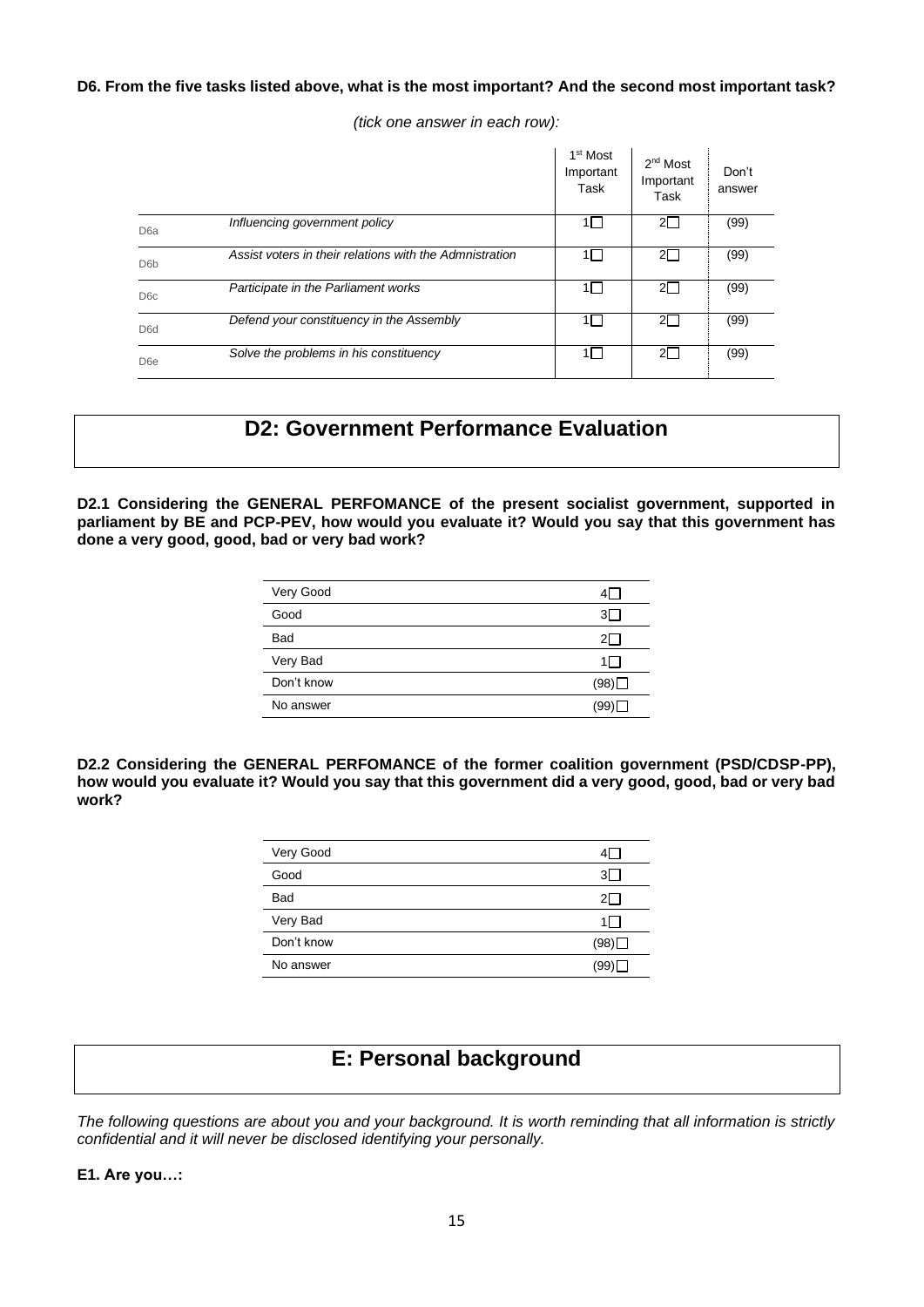| Male       | Female    |
|------------|-----------|
| $\Box$ (1) | $\Box(2)$ |

#### **E2. In what year were you born?** 19\_\_\_\_

#### **E3. Did you have Portuguese citizenship when you were born?**

 $Yes \Box(1) \rightarrow SkIP TO QUESTION E4$  $No \bigcap (2)$ 

**E3a. If no: What citizenship did you have when you were born?**\_\_\_\_\_\_\_\_\_\_\_\_\_\_\_\_\_\_\_\_\_\_\_\_\_\_\_\_\_\_\_\_\_\_\_\_\_

#### **E4. Do you live in a…**

| Rural area or<br>village | Small or middled-<br>sized town | Subur of a large<br>town or city | Large town or<br>city |
|--------------------------|---------------------------------|----------------------------------|-----------------------|
|                          |                                 |                                  |                       |
|                          | ∠                               | (3)                              | (4                    |

#### **E4a. In which parish do you actually live?**

**E5. How long have you been living in your current residential community?** \_\_\_\_\_\_\_ Years.

#### **E6a. What is your highest level of education?**

| (REGISTAR UMA RESPOSTA.)                                       |      |
|----------------------------------------------------------------|------|
| None                                                           |      |
| Incomplete primary                                             | 21.  |
| Primary completed                                              | 31 I |
| 6 anos completos (preparatório, 2º ciclo do básico)            |      |
| 9 anos completos (antigo 5º ano, actual 3º ciclo do<br>básico) | 5I.  |
| 12 anos completos (secundário)                                 | 61.  |
| Politécnico Completo (Curso médio completo)                    |      |
| University degree completed                                    | 81   |
| Outra, Qual?                                                   |      |

E6a. [NOTE: CSES classification, please provide own classification and recoding into CSES classification in Annex A\_6]

- $1 = none$
- 2 = incomplete primary
- 3 = primary completed
- 4 = incomplete secondary
- 5 = secondary completed
- 6 = post-secondary trade/vocational school
- 7 = university degree incomplete
- 8 = university degree completed

## **E6b. If university degree: What was your discipline?**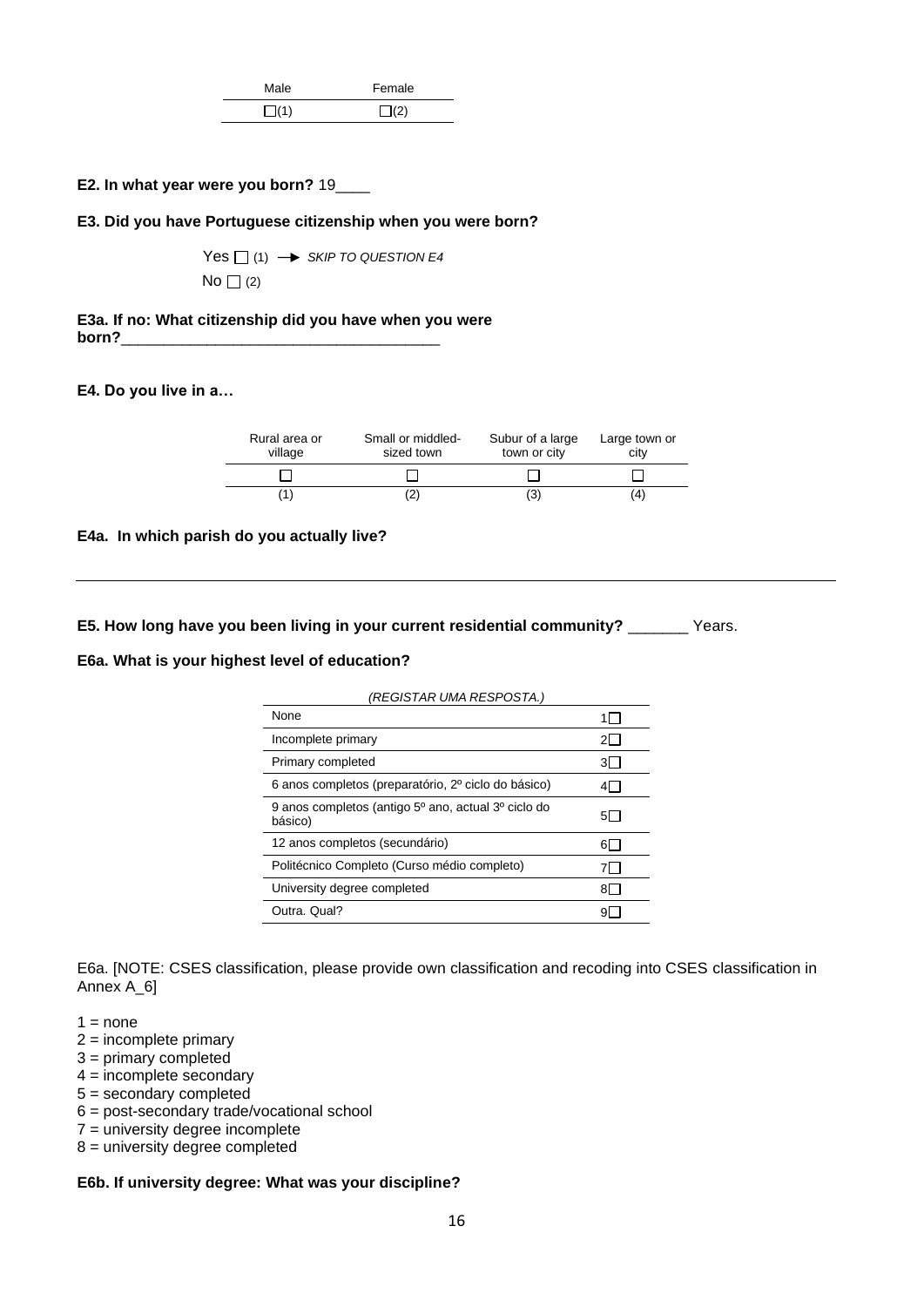## **E7. Irrespective of whether or not you are a Member of Parliament, what is your employment status? (Tick one box only)**

| Self-employed                                | $1\square$   |                      |
|----------------------------------------------|--------------|----------------------|
| Employed full-time (32 hrs or more per week) | $2\square$   |                      |
| Employed part-time (15-32 hrs)               | $3\square$   | PASSAR À PERGUNTA E8 |
| Employed part-time (less than 15 hrs)        | 4Γ           |                      |
| CS Assisting a family member                 | $5\square$   |                      |
| Unemployed                                   | $6\square$   |                      |
| Student                                      | 7Γ           | PASSAR À PERGUNTA E8 |
| Retired                                      | $8\square$   |                      |
| Responsible for homework                     | $9\square$   |                      |
| Other, not in the labour force               | 10 $\square$ | PASSAR À PERGUNTA E8 |

## **E7a. If RETIRED, SELF-EMPLOYED or UNEMPLOYED: What was your previous employment status?**



#### **E7b. As self-employed, do you have any employees?**

 $N$ ão  $\Box$  (1)  $\rightarrow$  *SKIP TO QUESTION E8*  $Sim \Box$  (2)

**E7c.** If **yes**, how many employees do you have?

*(REGISTAR UMA RESPOSTA)*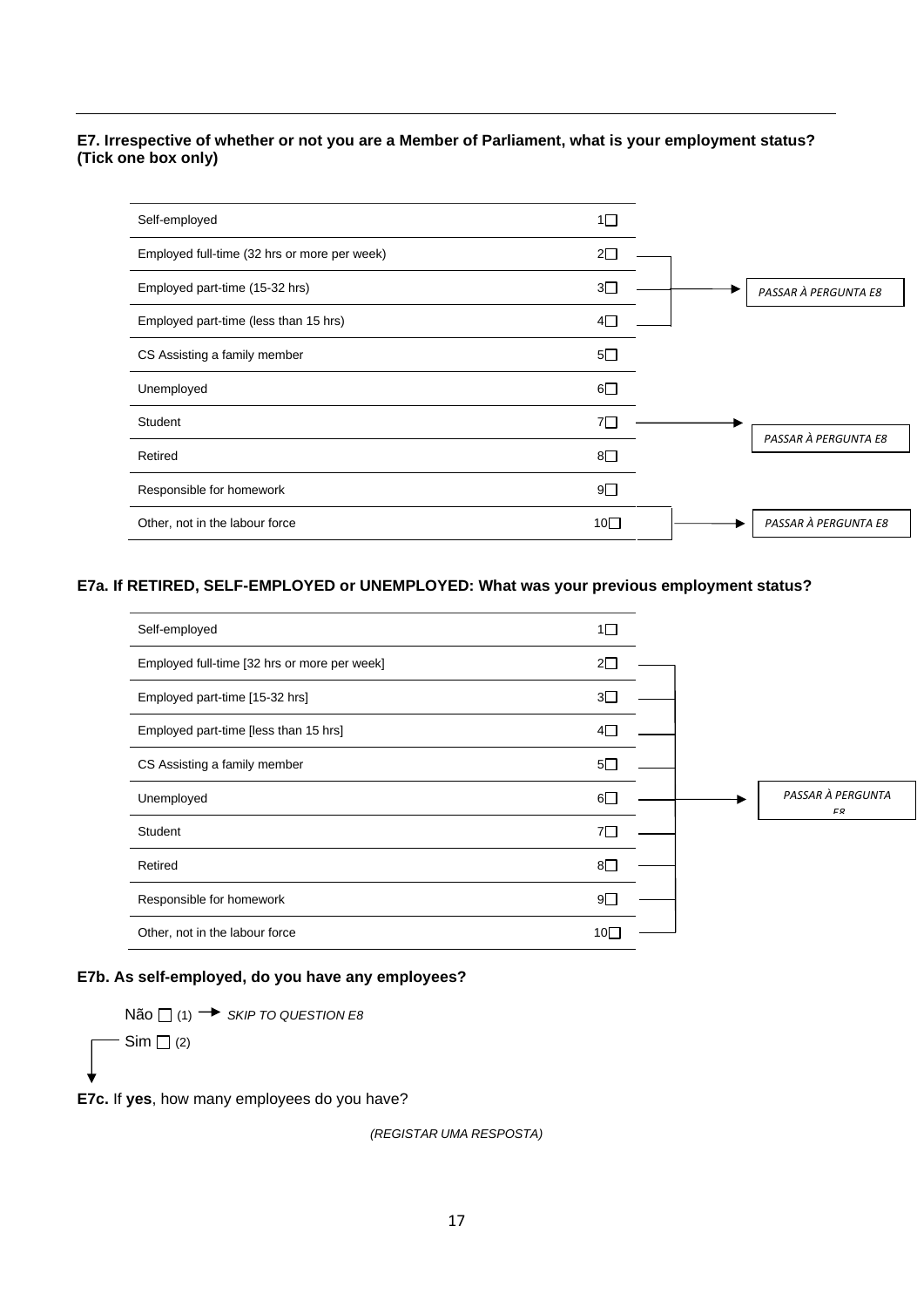| 1 a 5 empregados      |  |
|-----------------------|--|
| 6 a 9 empregados      |  |
| 10 ou mais empregados |  |

### **E8. What is your current [IF MEMBER OF PARLIAMENT AND/OR RETIRED: what was your former] occupation?**

\_\_\_\_\_\_\_\_\_\_\_\_\_\_\_\_\_\_\_\_\_\_\_\_\_\_\_\_\_\_\_\_\_\_\_\_\_\_\_\_\_\_\_\_\_\_\_\_\_\_\_\_\_\_\_\_\_\_\_\_\_\_\_\_\_\_\_\_\_\_\_\_\_\_\_\_\_\_\_\_\_

### **E8a. This main occupation is/was as:**

*(REGISTAR UMA RESPOSTA)*

| Civil servant          |  |
|------------------------|--|
| In the private sector  |  |
| Other, please specify: |  |

### **E9. About how often do you attend religious services these days? (Tick one box only)**

| At least once a week     |     |
|--------------------------|-----|
| 2 or 3 times a month     |     |
| Once a month             |     |
| A number of times a year |     |
| Once a year              | 3L. |
| Less often               |     |
| Never                    |     |

## **E10. What is your religious belief? (Tick one box only)**

| Catholic               |  |
|------------------------|--|
| Other, please specify: |  |
| None                   |  |

## **E11. What is your current marital status? (Tick one box only)**

| Married | Domestic<br>Partnership | Widowed | Divorced or<br>separated | Single |
|---------|-------------------------|---------|--------------------------|--------|
|         |                         |         |                          |        |
|         | LZ.                     | (3      | (4                       | (5)    |

#### **E12. How many children do you have in your care younger than 18, please indicate the age of up to 4 of those children (from youngest to oldest)**

E12\_1 Age child 1?\_\_\_\_\_\_\_\_\_\_\_\_\_\_\_\_\_\_\_\_\_\_\_